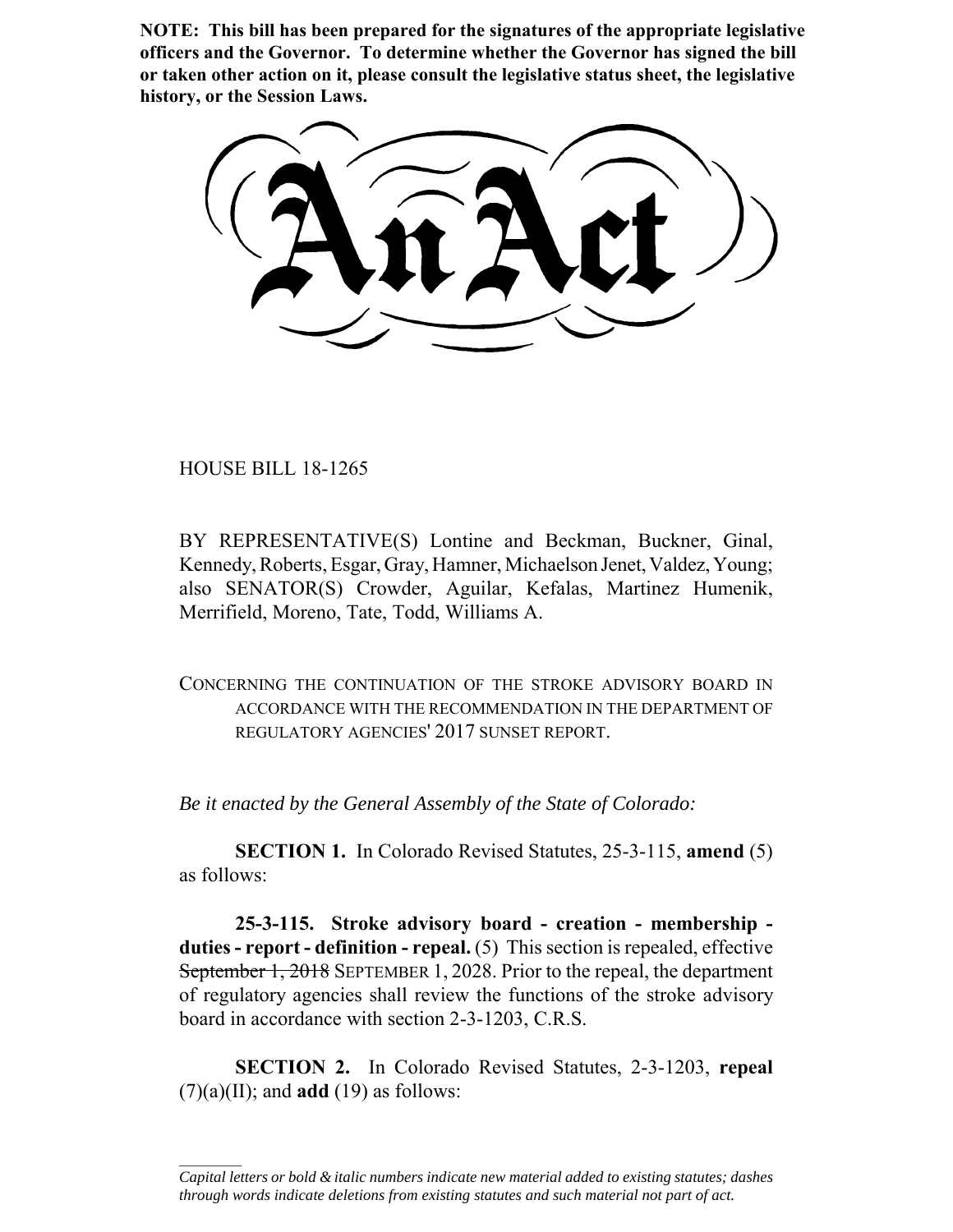**2-3-1203. Sunset review of advisory committees - legislative declaration - definition - repeal.** (7) (a) The following statutory authorizations for the designated advisory committees will repeal on September 1, 2018:

(II) The stroke advisory board created in section 25-3-115, C.R.S.

(19) (a) THE FOLLOWING STATUTORY AUTHORIZATIONS FOR THE DESIGNATED ADVISORY COMMITTEES WILL REPEAL ON SEPTEMBER 1, 2028:

(I) THE STROKE ADVISORY BOARD CREATED IN SECTION 25-3-115.

(b) THIS SUBSECTION (19) IS REPEALED, EFFECTIVE SEPTEMBER 1, 2030.

**SECTION 3. Act subject to petition - effective date.** This act takes effect September 1, 2018; except that, if a referendum petition is filed pursuant to section 1 (3) of article V of the state constitution against this act or an item, section, or part of this act within the ninety-day period after final adjournment of the general assembly, then the act, item, section, or part will not take effect unless approved by the people at the general election to be